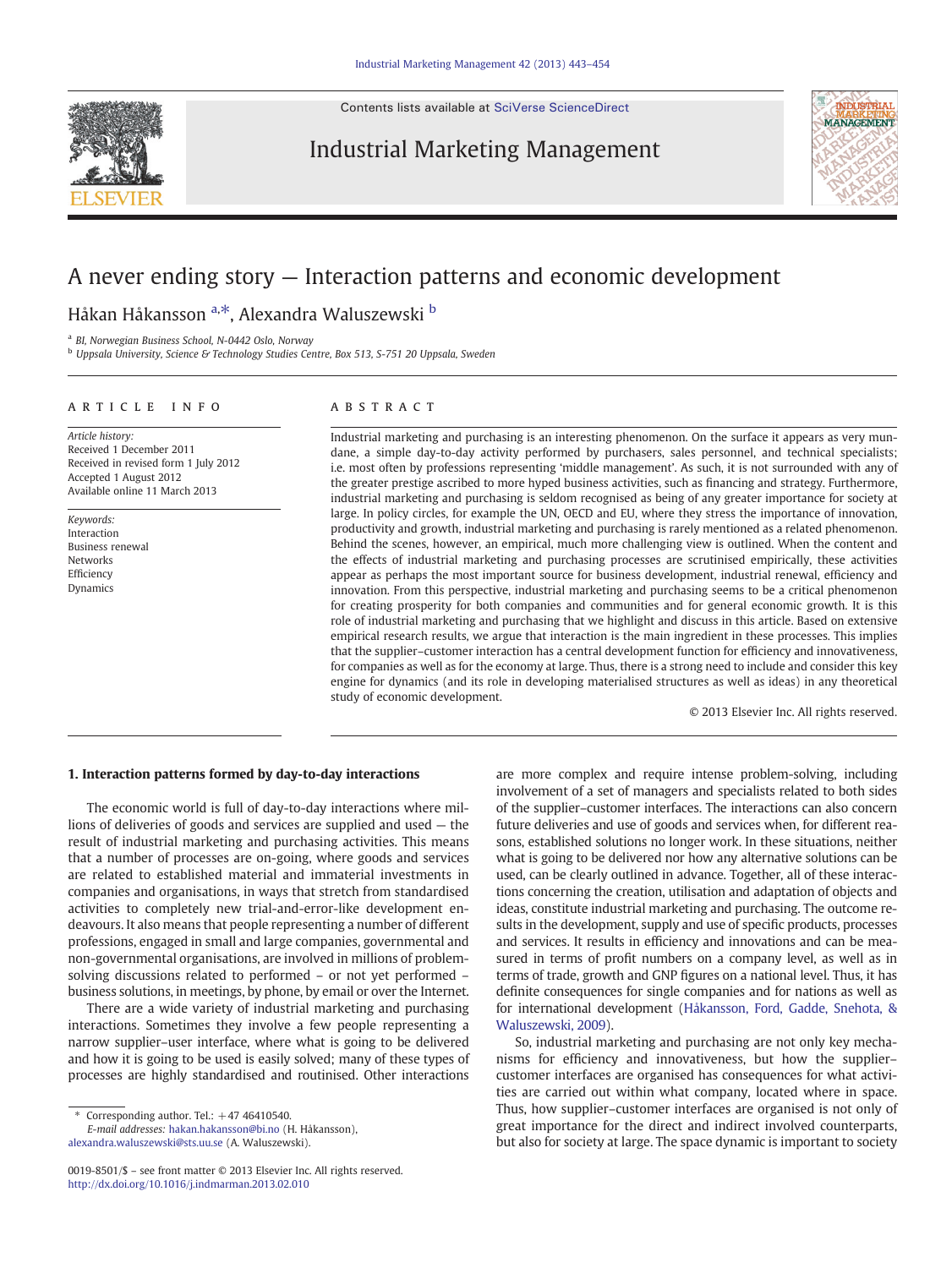for at least two reasons. If the dynamics are expressed in terms of development of new products, processes and/or services, followed by increased investments and employment, this is certainly beneficial for the communities involved in these processes. If the dynamics are expressed in terms of outsourcing outside earlier community borders, the outcome will be beneficial for some communities and detrimental for others, both within or outside national borders. Thus, the winners in these processes are those who have an increased responsibility for certain functions of an end-product, and consequently the communities where they are localised [\(Waluszewski, 2011\)](#page--1-0).

The supplier–customer interface dynamics that have occurred over recent decades have also had severe consequences for both specific companies and for communities. Specialised suppliers and sub-suppliers have gained increased responsibility for numbers of producing, logistics and service activities that previously were undertaken within firms, resulting in the re-creation of numerous supplier– customer interfaces across spatial borders. This means that the contemporary company typically buys the main part of its turnover, and it is not rare that more than 70, 80 or even 90% of the total product costs stem from external suppliers. As 100% of the sales go to customers, interaction with counterparts on the supplier and user sides is the main activity of the contemporary company. Hence, if supplier–customer interaction has always been at the heart of business – a determinant for both efficiency and renewal – the increased specialisation accompanied by globally connected supplier–customer interfaces has given interaction an increased importance in terms of its expanded role and function. A challenging observation is that, along with the fact that an increasingly larger share of the solutions embedded into a certain end-product are a result of interaction, each company's hierarchical influence over the related resources and activities has dramatically decreased.

In other words, supplier–customer interaction appears as the door to thousands of problems  $-$  and thousands of opportunities. It is a door to confrontation of resources, to relating of activities and to meetings among economic actors — and a door to the increased or decreased importance of some companies in relation to others. Interaction is the room where stability is created and where changes appear and important development paths are outlined. Thus, both from a business and societal point of view there are severe reasons to investigate interaction patterns; what does the variation look like and what are the consequences. The variation is definitely impressive, stretching from simple and routinised affairs to complex processes where a whole set of issues and economic actors are involved. This variation seems to be partly due to the ambitions of the involved companies and organisations and partly due to other context-related factors. Thus, both the direct supplier–customer interface and its context appear as a source for both enhancing and restricting different types of interactions.

#### 1.1. Research question

This article is a modest attempt to investigate the variation in the content of supplier–customer interaction patterns and the economic outcome as well as the most significant influencing factors. The study can be formulated in a simple research model presented in Fig. 1.

As indicated by Fig. 1, the research question has to be approached in a three-step analysis. First, with the help of both theories and empirical observations, we will characterise the variation of the content



Fig. 1. Research model.

of supplier–customer interactions by focusing on how the interaction affects the activated resources on both sides. That is, we will identify how four main types of resources are affected by different interactions, something that allows us to outline a set of interaction types. Second, with the different interaction types as a base, we will identify the most important factors behind the variation in the interaction; i.e. we will identify the forces that create variation in the interaction. Finally, in the third step, we will consider the outcomes of the different interaction types; i.e. based on the variation in interaction types we will outline their different potential economic effects.

#### 1.2. Theoretical point of departure

The theoretical point of departure of this paper dates back to the late 1960s and early 1970s [\(Johanson & Mattsson, 1994](#page--1-0)), when empirical observations suggested that marketing and purchasing interaction creates imprints on what's exchanged as well as on the participating actors. This observation initiated a still ongoing development of an interaction based industrial marketing and purchasing theory, today known as the 'IMP network' approach, with the aim to catch the content and effect of business interaction, in terms of both technological and organisational aspects [\(Håkansson, 1982, 1989;](#page--1-0) [Håkansson et al., 2009\)](#page--1-0).

One of the basic assumptions in the IMP network approach is that interaction affects performed activities as well as the use and value of used resources [\(Alderson, 1957; Hägg & Johanson, 1982; Håkansson](#page--1-0) [& Snehota, 1989; Håkansson & Waluszewski, 2002; Penrose, 1959](#page--1-0)). Consequently, the IMP analytical tools have the dyad as the smallest unit of analysis. The Interaction Approach [\(Håkansson, 1982](#page--1-0)) allows a focus on the interaction between two parties; its short and long term effect on organisational and technological resources of the interacting parties as well how they relate to a larger environment. The ARA model ([Håkansson & Snehota, 1995](#page--1-0)) allows investigations of the content and effects of business relationships in three different layers; resource ties, activity links and actor bonds. The 4R model [\(Håkansson & Waluszewski, 2002](#page--1-0)) allows investigations of resource interaction, whether or not they are represented by direct business relationships. A common assumption embedded into these models is that the interaction is not just a simple mechanism (as assumed in the market model) but has a specific substance. The substance of interaction has both cost and revenue consequences, but more importantly it affects the involved companies, their activities and resources.

#### 1.3. Research design

The identification of interaction types starts out from one of the IMP models, the so-called 4R model ([Håkansson & Waluszewski,](#page--1-0) [2002\)](#page--1-0), which is utilised to distinguish how four main types of resources are affected by industrial marketing and purchasing interaction. Two are mainly physical — products and production facilities, and two are mainly social — business units and business relationships. To investigate how different types of interactions – regardless of how common they are in the empirical and the model world – affect these four types of resources, a classification made in [Cantillon](#page--1-0) [and Håkansson \(2009\)](#page--1-0) and [Håkansson and Prenkert \(2004\)](#page--1-0) is utilised. The interaction types stretch from the 'pure exchange', which is rather rare in the empirical world but dominant in the model world, to 'networking', which is rather common in the empirical world but less recognised in the model world. The empirical observations of how interactions affect resources are based on research projects that the authors have been responsible for and/or have been involved in, and all these projects, as the references illustrate, have been published in peer reviewed, international journals and books. However, behind these publications there are also a number of extensive, empirical-based PhD studies, where the empirical observations that